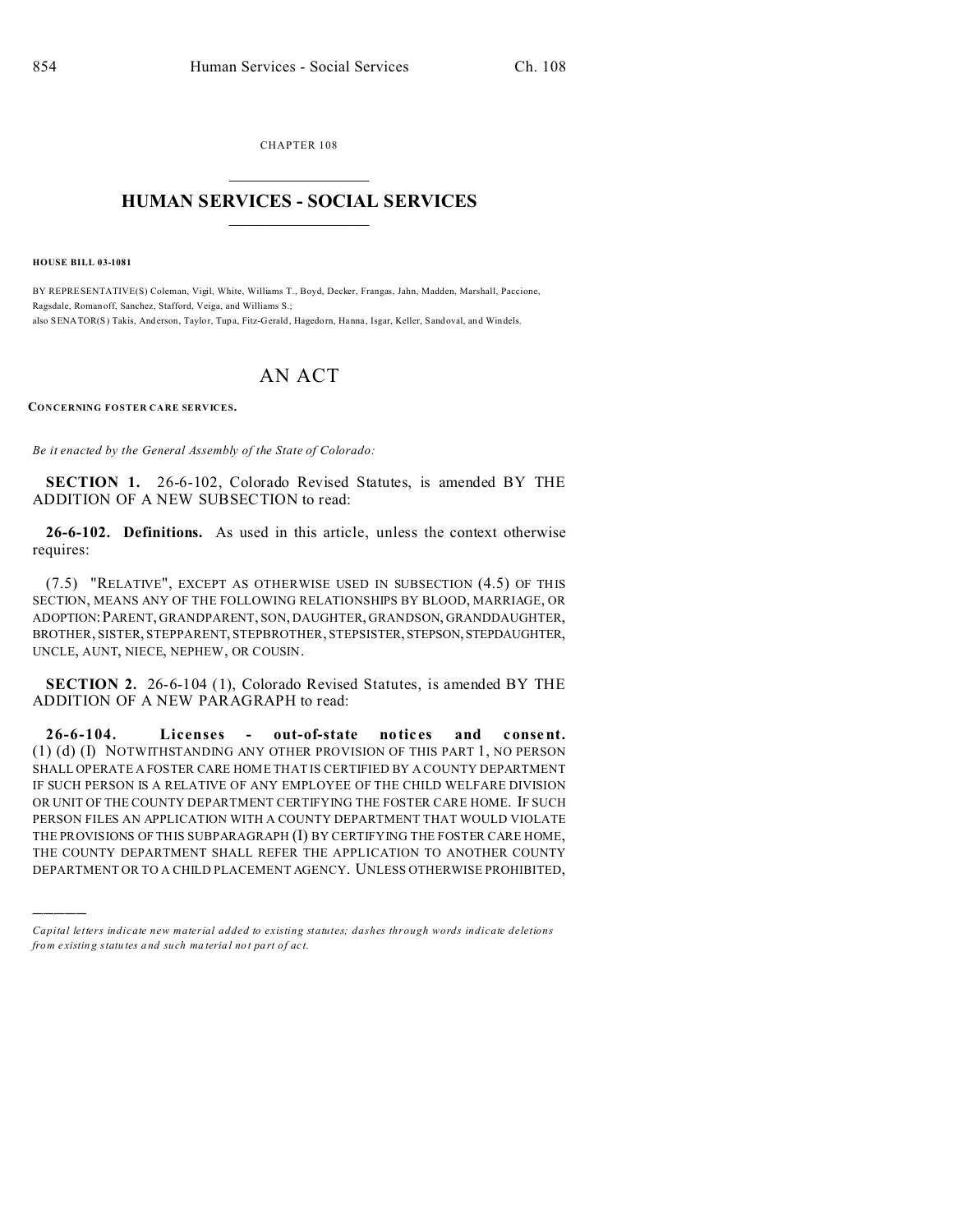THE COUNTY DEPARTMENT OR CHILD PLACEMENT AGENCY TO WHICH THE APPLICATION WAS REFERRED MAY CERTIFY AND SUPERVISE A FOSTER CARE HOME OPERATED BY SUCH PERSON. THE COUNTY DEPARTMENT THAT REFERRED THE APPLICATION MAY PLACE CHILDREN IN THE COUNTY-CERTIFIED FOSTER CARE HOME UPON WRITTEN AGREEMENT OF THE TWO COUNTY DEPARTMENTS.

(II) NOTWITHSTANDING ANY OTHER PROVISION OF THIS PART 1, NO PERSON SHALL OPERATE A FOSTER CARE HOME THAT IS CERTIFIED BY A CHILD PLACEMENT AGENCY IF SUCH PERSON IS A RELATIVE OF ANY OWNER, OFFICER, EXECUTIVE, MEMBER OF THE GOVERNING BOARD, OR EMPLOYEE OF THE CHILD PLACEMENT AGENCY CERTIFYING THE FOSTER CARE HOME. IF SUCH PERSON FILES AN APPLICATION WITH A CHILD PLACEMENT AGENCY THAT WOULD VIOLATE THE PROVISIONS OF THIS SUBPARAGRAPH (II) BY CERTIFYING THE FOSTER CARE HOME, THE CHILD PLACEMENT AGENCY SHALL REFER THE APPLICATION TO A COUNTY DEPARTMENT OR TO ANOTHER CHILD PLACEMENT AGENCY THAT WOULD NOT VIOLATE THE PROVISIONS OF THIS SUBPARAGRAPH (II) BY CERTIFYING THE FOSTER CARE HOME.

(III) NOTWITHSTANDING ANY OTHER PROVISION OF THIS PART 1, NO OWNER, OFFICER, EXECUTIVE, MEMBER OF THE GOVERNING BOARD, OR EMPLOYEE OF A CHILD PLACEMENT AGENCY LICENSED PURSUANT TO THIS PART 1, OR ANY RELATIVE OF SAID OWNER, OFFICER, EXECUTIVE, MEMBER, OR EMPLOYEE, SHALL HOLD A BENEFICIAL INTEREST IN ANY PROPERTY OPERATED, OR INTENDED TO BE OPERATED, AS A FOSTER CARE HOME, WHEN THE PROPERTY IS CERTIFIED BY THE CHILD PLACEMENT AGENCY AS A FOSTER CARE HOME.

**SECTION 3. Repeal.** 26-6-107 (1.5), Colorado Revised Statutes, is repealed as follows:

**26-6-107. Investigations and inspections - local authority - reports - rules.** (1.5) The state auditor's office shall conduct a performance audit of the department's risk-based approach to monitoring and inspecting child care facilities set forth in paragraph (b) of subsection (1) of this section on or before December 1, 1998.

**SECTION 4.** 26-6-108 (2) (1) and (2) (m), Colorado Revised Statutes, are amended, and the said 26-6-108 (2) is further amended BY THE ADDITION OF A NEW PARAGRAPH, to read:

**26-6-108. Denial of original license - suspension - revocation - probation refusal to renew license - fines.** (2) The department may deny, suspend, revoke, or make probationary the license of any facility regulated and licensed under this part 1 or assess a fine against the licensee pursuant to section 26-6-114 should the licensee, an affiliate of the licensee, a person employed by the licensee, or a person who resides with the licensee at the facility:

(l) Admit to an act of child abuse or if substantial evidence is found that the licensee, person employed by the licensee, or person who resides with the licensee in the licensed facility has committed an act of child abuse. For the purposes of this paragraph (l), "child abuse" has the same meaning as that ascribed to the term "abuse" or "child abuse or neglect" in section  $19-1-103$  (1), C.R.S.; or

(m) Be the subject of a negative licensing action; OR